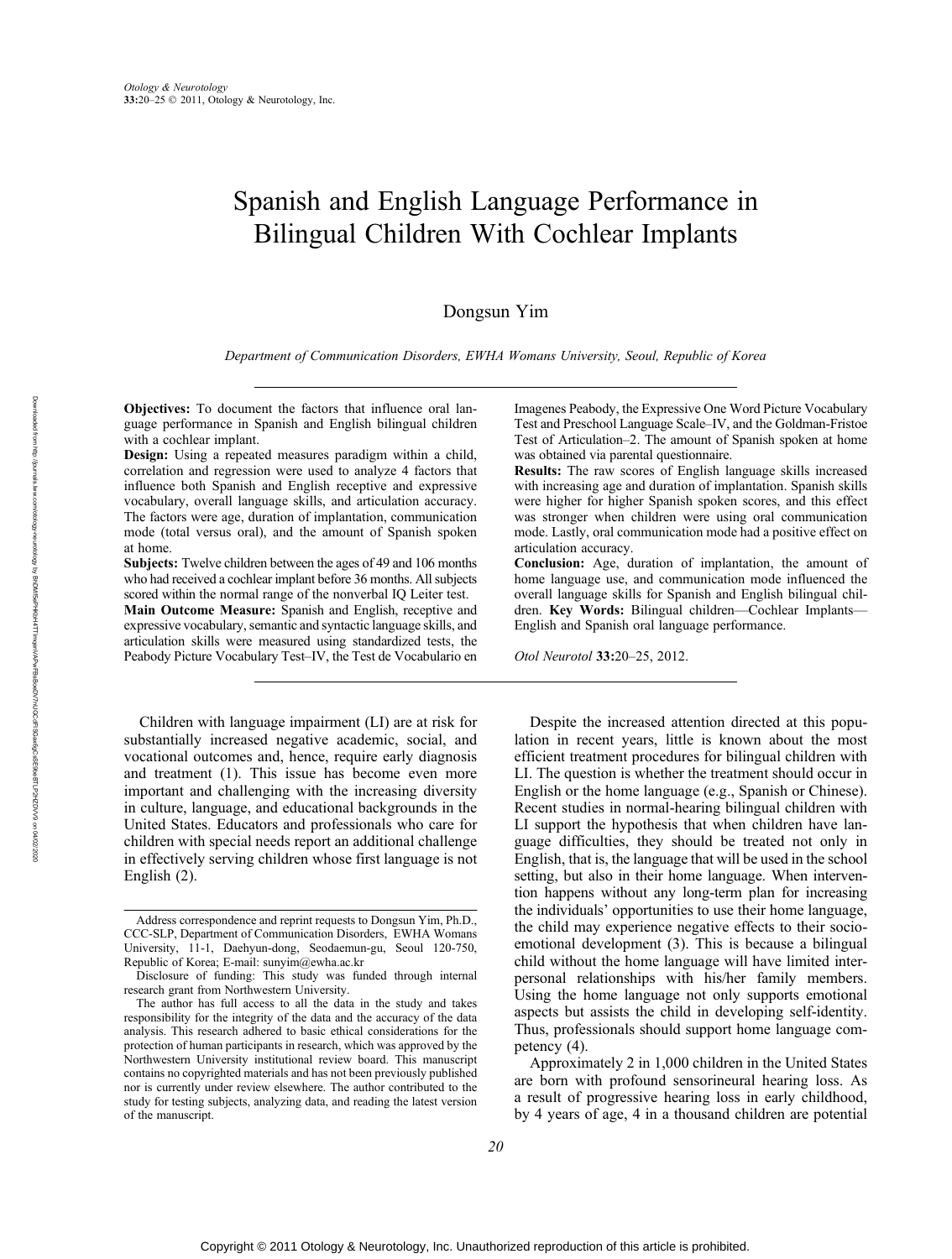candidates for a cochlear implant (CI). Children with a CI have great difficulties in learning a spoken language because of their limited linguistic input (5,6). The treatment is even more challenging for those children with a CI who grow up in a bilingual environment. Generally, both professionals and parents believe that learning 2 languages is more difficult than one, and thus, a child with a CI will find it even more challenging to learn both languages. However, this belief leads professionals to ignore the functional needs for both languages in bilingual children with LI.

The literature documenting the typical growth of 2 spoken languages in CI-recipient children is sparse, and as a result, there are few resources available that directly guide clinical decision making. Thus, debate continues over whether the treatment for CI-recipient children should follow that of normal-hearing bilingual children with LI (i.e., supporting the home language, as reported in previous studies) or should differ because these children not only experience 2 different language settings but also use a CI, in contrast to normal-hearing bilingual children. Recent research in language outcomes of bilingual children with a CI  $(7-9)$  supports their ability to learn both languages proficiently. These studies documented that language performance in bilingual children with a CI was comparable to that of monolingual children with a CI, and their performance increased with increasing time of CI use. However, there were several limitations in previous studies regarding factors (home language skills, the amount using home language, and influence of communication mode) important in investigating bilingual children  $(7-9)$ . Thus, variables influencing speech and language outcome in bilingual children were more systematically controlled in this study.

This study has 4 main purposes: to determine whether child age and duration of implantation influenced English language competency in Spanish-English bilingual children, whether the amount of Spanish usage by family members influenced their Spanish, and whether communication mode (total versus oral) affected articulation test scores that represent their word level intelligibility.

Based on previous studies (10), we hypothesized that age and duration of implantation would have a positive effect on English language performance and that the amount of spoken home language would positively influence Spanish skills. We also hypothesized that those with oral communication mode would have better articulation accuracy scores.

# MATERIALS AND METHODS

#### Subjects

Twelve congenitally and profoundly deaf children who received a Nucleus 22 or Nucleus 24 CI were recruited for this study. All participants had been diagnosed with bilateral sensorineural hearing loss before 24 months of age and received a CI before 36 months of age. All but 1 child had received a unilateral CI, and all children used electric-only stimulation. At the time of the study, the mean age of the children was

72.6 month old (standard deviation, 21.7), ranging from 49 to 106 months. The children were chosen for this study because they resided in dual-speaking language homes (Spanish and English). All children had consistently worn their implant(s) for at least 1 year before enrollment and throughout the study duration. All children received private speech-language therapy through the hospital either before or during the study. Children with known medical conditions likely to impede their development of auditory and spoken language were excluded (e.g., diagnoses of pervasive developmental delay). Thus, all children were within the normal range of nonverbal IQ as tested by the Leiter International Performance Scale-Revised (11). Four children used the total communication mode, and the other 8 used the oral communication mode. Demographic characteristics for subjects are shown in Table 1.

## Procedure

All 12 children completed a battery of standardized assessments to determine their speech, language, hearing, and nonverbal IQ skills. The assessment battery was completed over 2 sessions for each language. Standardized language and speech assessments included the Preschool Language Scale-IV (PLS-IV) English and Spanish versions (12), which measured overall language performance; the Peabody Picture Vocabulary Test-IV (PPVT-IV) (13) for English receptive vocabulary, the Test de Vocabulario en Imagenes Peabody (TVIP) (14) for Spanish receptive vocabulary, the Expressive One Word Picture Vocabulary Test (EOWPVT) (15) for English and Spanish expressive vocabulary skills, and the Goldman-Fristoe Test of Articulation-2 (GFTA-2) (16) for articulation skills in English. For EOWPVT, if a child knew the concept of a word either in English or Spanish, it was considered that the child knew the word. Thus, 1 total raw score was used as a dependent measurement.

#### RESULTS

Table 2 shows the raw scores of all speech and language tests for the 12 children who were tested in each

TABLE 1. Demographic characteristics of Spanish-English bilingual children

| Patient Age<br>no. | (mo) | (mo) | Age of CI Duration of<br>(mo) | implantation implantation Communication<br>mode | Amount of<br>Spanish<br>spoken |
|--------------------|------|------|-------------------------------|-------------------------------------------------|--------------------------------|
|                    | 49   | 12   | 37                            | Oral                                            | 3                              |
|                    | 51   | 14   | 37                            | Oral                                            | 3                              |
| 3                  | 54   | 18   | 36                            | Oral                                            | 3                              |
| 4                  | 57   | 22   | 35                            | Total                                           |                                |
| 5                  | 58   | 34   | 24                            | Total                                           | 3                              |
| 6                  | 60   | 12   | 48                            | Oral                                            |                                |
|                    | 66   | 21   | 45                            | Oral                                            |                                |
| 8                  | 76   | 30   | 46                            | Total                                           | 3                              |
| 9                  | 89   | 27   | 62                            | Oral                                            | 3                              |
| 10                 | 100  | 33   | 67                            | Oral                                            |                                |
| 11                 | 105  | 28   | 77                            | Oral                                            |                                |
| 12                 | 106  | 27   | 79                            | Total                                           |                                |
|                    |      |      |                               |                                                 |                                |

Amount of Spanish Spoken (ASS) = If the child spoke Spanish with a communication partner, then a score of 1 was given. The communication partners were divided into 3 dimensions: mother, father, and siblings. Thus, the ASS score ranged from 0, in which the child does not speak Spanish with any of these 3 designated communication partners, to 3, in which the child uses Spanish with all family members.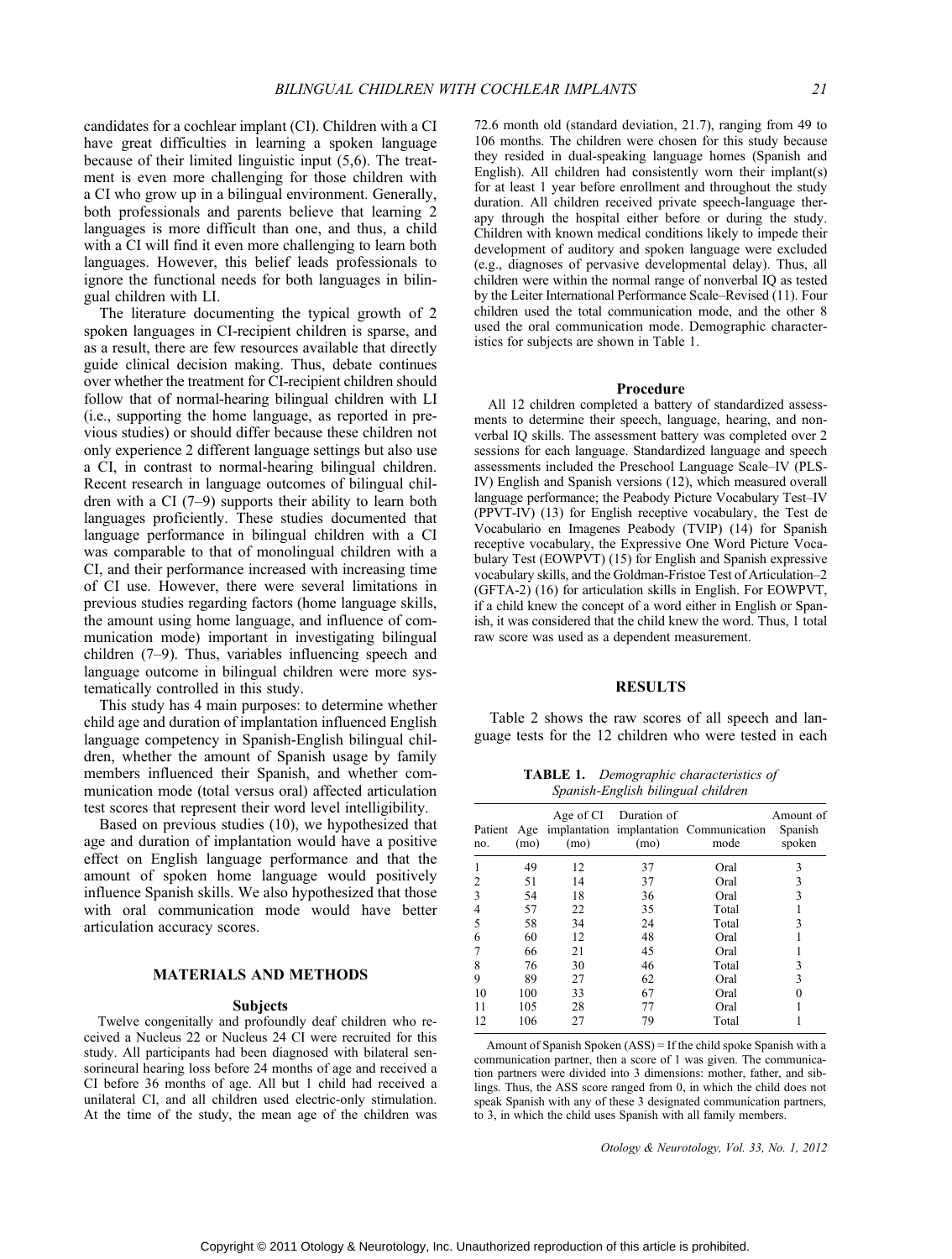TABLE 2. Language scores in Spanish-English bilingual children

| Patient<br>no. | <b>PPVT</b> |                | TVIP EOWPVT | PLS-<br>English | PLS-<br>Spanish | <b>GFTA</b> |
|----------------|-------------|----------------|-------------|-----------------|-----------------|-------------|
|                | 56          | 8              | 35          | 100             | 82              | 106         |
| 2              | 38          | 12             | 27          | 78              | 96              | 96          |
| 3              | 33          | 6              | 19          | 64              | 81              | 96          |
| 4              | 26          | $\overline{c}$ | 31          | 85              | 51              | 80          |
| 5              | 24          | 13             | 22          | 68              | 58              | 66          |
| 6              | 49          | 0              | 31          | 85              | 50              | 83          |
|                | 24          | $\overline{c}$ | 22          | 66              | 54              | 45          |
| 8              | 20          | $\overline{c}$ | 12          | 65              | 53              | 40          |
| 9              | 88          | 8              | 63          | 123             | 84              | 104         |
| 10             | 119         | 4              | 78          | 126             | 54              | 107         |
| 11             | 108         |                | 80          | 127             | 51              | 108         |
| 12             | 87          |                | 60          | 124             | 65              | 71          |

Individual scores on receptive and expressive vocabulary, overall language skills, and articulation accuracy on standardized tests.

PPVT indicates the Peabody Picture Vocabulary Test-IV (PPVT-IV) for English receptive vocabulary; TVIP, the Test de Vocabulario en Imagenes Peabody (TVIP) for Spanish receptive vocabulary; EOWPVT, the Expressive One Word Picture Vocabulary Test (EOWPVT) for expressive English and Spanish vocabulary skills; PLS-English, Preschool Language Scale-English (PLS-IV) for overall English skill and PLS-Spanish, Preschool Language Scale-Spanish (PLS-IV) for overall Spanish skills; GFTA, the Goldman-Fristoe Test of Articulation -2 (GFTA-2) for articulation accuracy on word level.

language. Additionally, the Spanish-speaking environment was analyzed by speaker: mother, father, and siblings. If the family members spoke with the target child in Spanish, they received a score of 1, and if they spoke English to the child, the score was 0. Thus, the highest score was 3, which represented a child embedded in a Spanish speaking environment (Amount of Spanish Spoken [ASS]) with all family members on a regular basis (Table 1). One child (no. 10) had ASS score of 0, which presents no one (mother, father, and siblings) spoke Spanish to the child on a regular basis. However, this child met our study inclusion and exclusion criteria, and the child was exposed to Spanish-English environment (e.g., the ethnicity was Hispanic, parents randomly speak Spanish, meeting grandparents and neighbors who speak Spanish).

There were 4 main findings. First, was the age and duration of implantation effects on English language scores. Additionally, it was the effect of the ASS scores on Spanish language scores. Lastly, the communication mode effect of articulation accuracy on word level was found.

First, the children's performance in English increased with increasing age, which was confirmed by the correlation shown in Table 3. Age was statistically significantly correlated with all English scores ( $d = 0.812$ ,  $p < 0.01$  for PPVT,  $d = 0.828$ ,  $p < 0.01$  for EOWPVT, and  $d = 0.784$ ,  $p < 0.01$  for PLS-English). The regressions shown in Table 4 were used to determine how much of the variance in language performance could be explained by age. The results showed that age statistically significantly predicted all English language scores. The full regression model accounted for 66.0% of the variance in PPVT, 68.5% for EOWPVT, and 61.5% for PLS-English.

Second, a strong correlation between duration of implantation and English language performance also was found. As Table 3 presents, correlation analysis confirmed that there was statistically significant positive relation between duration of implantation and English scores ( $d =$ 0.853,  $p \le 0.01$  for PPVT,  $d = 0.847$ ,  $p \le 0.01$  for EOWPVT, and  $d = 0.838$ ,  $p < 0.01$  for PLS-English). The regressions (Table 4) were used to find the best model for predicting English language skills. The results showed that duration of implantation statistically significantly predicted all English language scores. The full regression model accounted for 72.8% of the variance in PPVT, 71.7% for EOWPVT, and 70.3% for PLS-English.

There was a strong correlation between age and duration of implantation ( $d = 0.941$ ,  $p < 0.01$ ). Thus, both variables were entered into the regression model to find which predictor best explained the English language skills. When using stepwise regression model, it was duration of implantation above and beyond age that best explained all English language scores.

Third, for Spanish skills, with descriptive analysis, children who had higher scores for the amount of Spanish spoken received higher TVIP and PLS-Spanish. Thus, the children using Spanish more at home had higher Spanish language scores. Additionally, the communication mode

TABLE 3. Correlations among age, amount of Spanish spoken at home, communication mode, cochlear implant age (age at implantation), duration of implantation, and language scores

|               | Age | ASS     | <b>CM</b> | CI-age   | DOI      | <b>PPVT</b> | <b>TVIP</b>     | <b>EWOPVT</b> | PLS-E    | PLS-S    | <b>GFTA</b> |
|---------------|-----|---------|-----------|----------|----------|-------------|-----------------|---------------|----------|----------|-------------|
| Age           |     | $-0.07$ | 0.05      | $0.64^a$ | $0.94^a$ | $0.81^a$    | $-0.45$         | $0.83^a$      | $0.78^a$ | $-0.32$  | 0.13        |
| ASS           |     | _       | 0.37      | 0.03     | $-0.09$  | $-0.30$     | $-0.25$         | $-0.34$       | $-0.24$  | $-0.41$  | $-0.63^{b}$ |
| <b>CM</b>     |     |         | _         | 0.48     | $-0.14$  | $-0.35$     | $-0.07$         | $-0.27$       | $-0.20$  | $-0.37$  | $-0.60^{b}$ |
| CI age        |     |         |           | _        | 0.35     | 0.32        | $-0.01$         | 0.38          | 0.28     | $-0.43$  | $-0.21$     |
| DOI           |     |         |           |          |          | $0.85^a$    | $-0.58$         | $0.85^a$      | $0.84^a$ | $-0.20$  | 0.26        |
| <b>PPVT</b>   |     |         |           |          |          | _           | $-0.22$         | $0.98^a$      | $0.95^a$ | $-0.03$  | $0.64^{b}$  |
| <b>TVIP</b>   |     |         |           |          |          |             | $\qquad \qquad$ | $-0.23$       | $-0.23$  | $0.68^a$ | 0.24        |
| <b>EOWPVT</b> |     |         |           |          |          |             |                 |               | $0.96^a$ | $-0.10$  | $0.61^{b}$  |
| PLS-E         |     |         |           |          |          |             |                 |               |          | $-0.00$  | $0.61^{b}$  |
| PLS-S         |     |         |           |          |          |             |                 |               |          |          | 0.44        |

ASS indicates amount of Spanish spoken at home; CM, communication mode; CI-age, cochlear implant age; DOI, duration of implantation.  ${}^{a}p$  < 0.01,  ${}^{b}p$  < 0.05.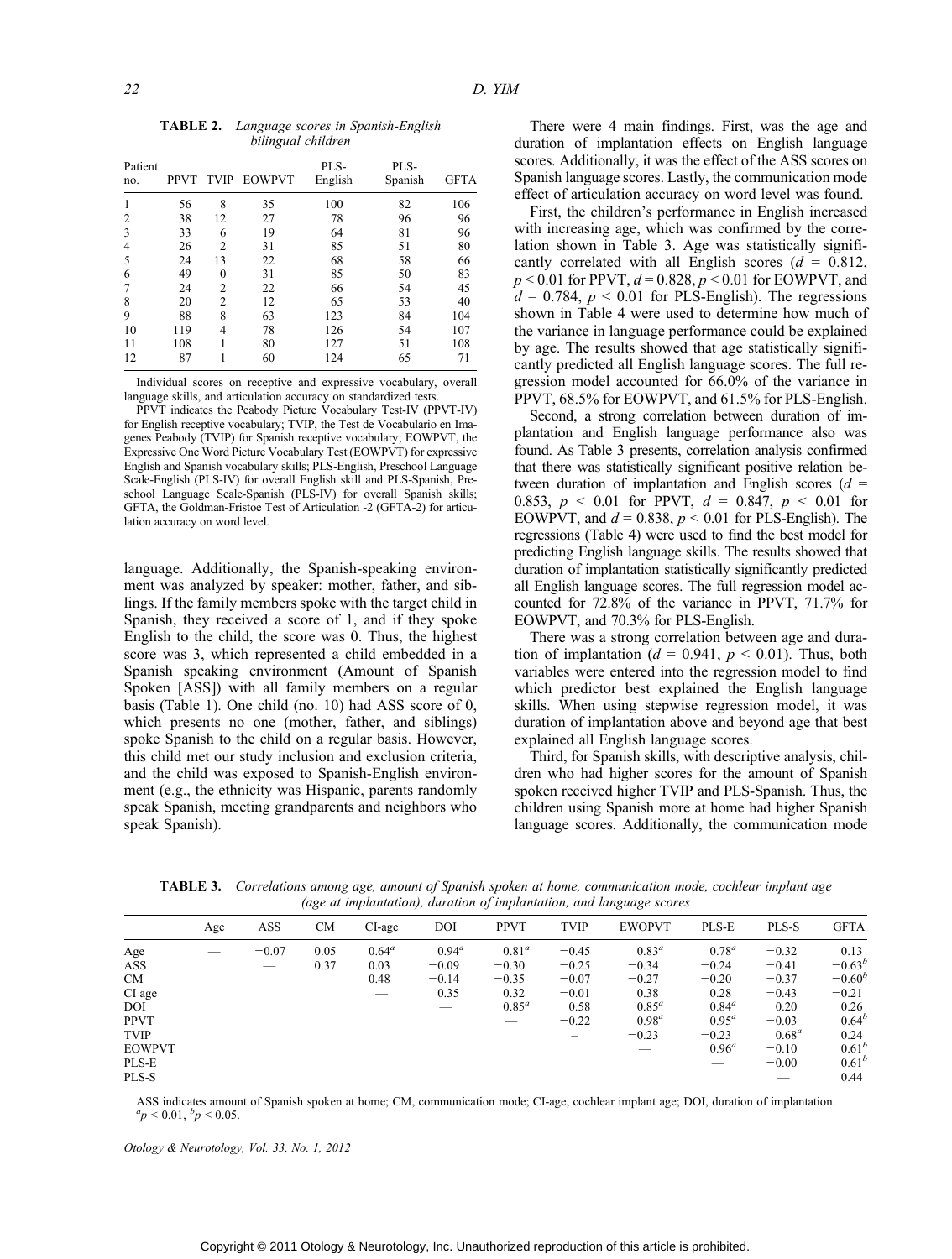TABLE 4. Results of regression predicting language scores

| Step                     | $R^2$ | Adjusted $R^2$ | $p$ level |
|--------------------------|-------|----------------|-----------|
| PPVT                     |       |                |           |
| Age                      | 0.660 | 0.626          | 0.001     |
| <b>EOWPVT</b>            |       |                |           |
| Age                      | 0.685 | 0.654          | 0.001     |
| PLS-E                    |       |                |           |
| Age                      | 0.615 | 0.577          | 0.003     |
| <b>PPVT</b>              |       |                |           |
| Duration of implantation | 0.728 | 0.701          | 0.000     |
| <b>EOWPVT</b>            |       |                |           |
| Duration of implantation | 0.717 | 0.689          | 0.001     |
| PLS-E                    |       |                |           |
| Duration of implantation | 0.703 | 0.673          | 0.001     |
| <b>TVIP</b>              |       |                |           |
| ASS                      | 0.061 | $-0.033$       | 0.438     |
| PLS-S                    |       |                |           |
| ASS                      | 0.170 | 0.087          | 0.183     |
| <b>GFTA</b>              |       |                |           |
| Communication mode       | 0.356 | 0.292          | 0.040     |

Based on the study hypothesis, age and duration of implantation were entered as variables for predicting English language skills, amount of Spanish spoken as a predictor for Spanish skills, and communication mode as a variable for predicting GFTA. p level refers to the significance levels for the predictor variable entered into the regression.

drove this effect more strongly. If the family used oral communication mode within the Spanish-speaking environment, then the child's Spanish skills were strong. This was observed with children nos. 5 and 8 having a language score with family members of 3 but using total communication mode had a low Spanish score, whereas other children using oral communication mode had a high Spanish score, with the same score of 3. However, with correlation and regression analysis, we could not observe this effect. Interestingly, the amount of home language spoken was significantly correlated with GFTA  $(d = -$ 0.63,  $p < 0.05$ ) with the full regression model accounted for 39.8% of the variance. Thus, if the child had higher ASS scores, using more Spanish at home, then the child's GFTA score was lower.

Lastly, the influence of communication mode on GFTA was examined. The speech sound accuracy on word level was statistically significantly correlated with communication mode ( $d = -0.571$ ,  $p < 0.05$ ). The regression model accounted for 35.6% of the variance in GFTA. If the child was using oral communication mode, then the child's GFTA was higher, indicating a more accurate articulation of a target word.

## DISCUSSION

This study was designed to examine whether age and duration of implantation influence English skills, whether the amount of home language spoken influences Spanish skills, and whether the communication mode influences English articulation accuracy. Children were tested on a wide range of Spanish and English language standardized tests. Descriptive analysis with correlation and regression models was used to analyze the data.

The results showed that the English receptive and expressive scores and overall English semantic and syntactic scores of bilingual children with a CI increased with increasing age. These results were found in previous studies in which bilingual children with CI showed outstanding performance in English and were comparable to monolingual peers with a CI  $(7-9)$ . These results are in line with other typical bilingual children with normal hearing (10). Thus, we learned that English skills increase in this population as they get older. Despite this summary comment, 2 children were outliers when observed with descriptive statistics. The youngest 2 children had high language skills in both English and Spanish. The results were not statistically significant, but these 2 children had the youngest age when receiving their CI: 12 and 14 months. Thus, it is assumed that young bilingual children who received their CI earlier had a better language outcome as documented from many other studies in monolingual children with a CI  $(17-21)$ .

Another important factor that contributed to English language performance was duration of implantation. This variable was stronger than the age factor confirmed by the stepwise regression model when predicting English language skills. Both age at implantation and duration of implantation are well-known variables that provide ageappropriate achievement of a spoken language (9,18,19, 21). The reason there was no noticeable correlation between age at implantation and English scores may be that all of our children were controlled for this factor as having implantation before 36 months. However, our findings suggest that the longer the duration of implantation, the better the English outcome.

Contrary to our hypothesis, the amount of Spanish spoken had no statistically significant effect on the Spanish skills. However, the amount of spoken home language along with communication mode affected the Spanish skills. Two children with total communication mode with the same score of the amount of Spanish spoken had different results from children who used the oral communication mode. Based on our descriptive data results, the oral communication mode had a positive influence on Spanish skills under the same condition of the amount of Spanish spoken.

The study findings also suggested that communication mode has a positive influence on speech accuracy on word level. The children using the oral communication mode had better speech sound accuracy on the English word level.

Variables such as duration of implantation and communication mode (total versus oral) are known to influence the outcome of speech and language skills  $(17-21)$ . Additionally, over the course of exposure to English, a child's dominant language tends to become English (10) so that the amount of home language spoken will help to maintain their home language. However, it has not been determined whether these same factors have a similar effect on bilingual children with a CI. Therefore, the results from this study supported the idea that 4 common factors—age, duration of implantation, the amount of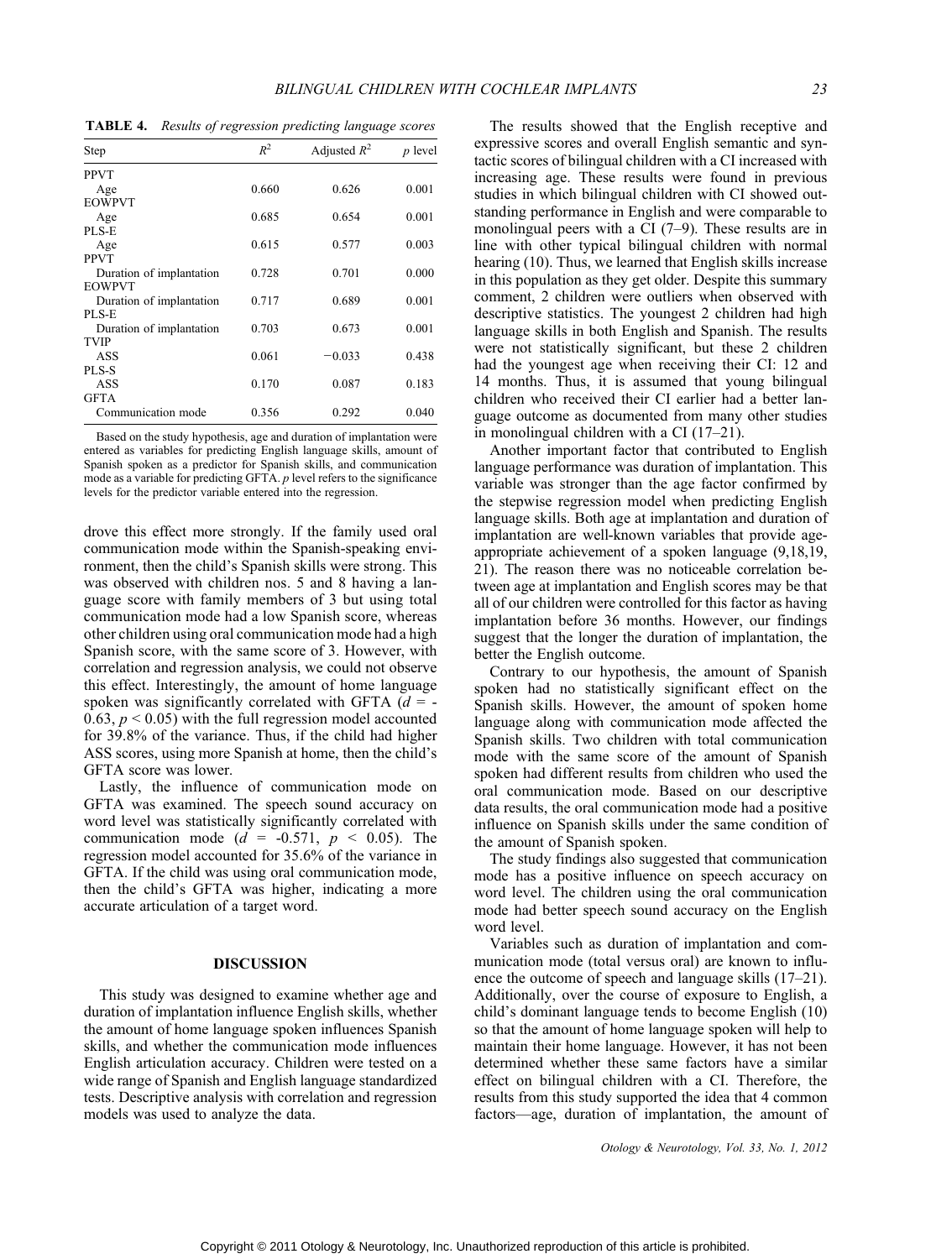24 D. YIM

home language spoken, and communication mode-that are known to be crucial for language outcome of typical monolingual children with CI also are influential for children with a CI among Spanish-English bilingual children.

This study adds to the literature on oral language performance for bilingual children with CI. In previous studies  $(7-9)$ , bilingual children were variable in the usage of their home language (e.g., Yiddish, Hebrew, and Armenian) and may not represent sequential bilingual families whose home language has low status in the United States (3). In previous studies, all parents were fluent in English, although it was not their native language. In this study, the definition of first language differs from that in previous studies. The definition of first language used in this study is the mothers' native language, Spanish, and the second language is the school or society language, English. This type of family represents the majority of bilingual speakers living in the United States with which English is not a fluent language and thus the input of English may be limited. Thus, variables (language used among children, parents, and siblings) known to have the potential to influence bilingual children's language abilities were systematically controlled in this study.

Additionally, as previous studies measured the performance of languages other than English using a rating scale based on observation, limited information was provided. In this study, we assessed language performance in a more complete way using 6 different standardized tests in both languages. Receptive and expressive vocabulary size, overall language performance assessing semantic and syntactic skills, and articulation accuracy were measured. These measures provided a broader and more complete picture of the language skills in bilingual children with a CI, both in Spanish and in English. However, standardized language measurements are known to be biased for bilingual children who are raised in the United States  $(22-25)$ . Thus, we used the raw scores of each language performance on all language tests.

This study examined broad perspectives of both Spanish and English skills and was designed with strict controls over the participating children's age of CI implantation and duration of CI usage. Additionally, the amount of home language spoken was systematically obtained based on the language spoken by parents or siblings. However, 1 study limitation arose because the actual amount of time spoken with parents or siblings was not counted into the factor. There may be families in which the child interacts more with mothers in one language but more with the siblings in another language. Additionally, there might be a quality difference, which drives the child's language outcome based on the input method of the target language. However, even with a simplistic measurement, our method of analyzing the amount of Spanish spoken revealed a trend in which Spanish skills improved as the child spoke the language more often. Thus, future study using more systematic documentation to examine the quantity and quality of the language spoken with the parent and siblings is warranted.

Another study limitation was the uncertainty in the distribution of the English and Spanish expressive vocabulary for EOWPVT because the measurement counted as accurate if the child knew the word either in Spanish or in English. For EOWPVT, the age effect was only evident with English skills. Thus, it is assumed that a proportion of English vocabulary must have taken over Spanish. However, the accuracy of future analysis will be increased by examining whether there is any difference in distribution of each language within EOWPVT scores.

In summary, using various metrics for assessment of speech and language skills, Spanish-English bilingual children with a CI were examined. Findings from this study were as follows: English language skills increased with age and duration of implantation; Spanish skills were higher among children exposed to more Spanish home environment; and oral communication mode had a positive effect on articulation ability. Thus, our results confirmed that English language performance increases with age and especially with duration of implantation (even in Spanish-speaking home settings) and more intense (more frequent and oral only communication) language exposure. Knowledge of the factors that influence overall language skills in bilingual children with a CI is of practical importance to parents, implant centers, and early intervention and special education programs from counseling, therapeutic, and curriculum perspectives. The new knowledge obtained from this study will increase the understanding of bilingual children with a CI and their parents of their expected language outcome and of the most suitable treatment to optimize their long-term language growth. In addition, medical and educational professionals who deal with such children will have increased understanding of the expected language growth and greater confidence in how to better serve bilingual children with a CI. For future study, it is needed to examine the relationship between the amount of each language usage and its competency using qualitative analysis. Additionally, further studies will have to develop deeper investigation of unique and common factors for bilingual children compared with monolingual children that are important for language outcome to optimize their competency. Lastly, a longitudinal study examining children with CI along with children with normal hearing would give us a complete picture of how overall language performance dynamically change overtime in bilingual children with CI.

Acknowledgment: The author thanks the following research assistants for help with data collection and scoring: Sara Gabet, Paula Acuna, Analyssa Valdez, and Avanti Lal.

#### REFERENCES

- 1. Leonard LB. Children with Specific Language Impairment. Cambridge, MA: MIT Press; 1998.
- 2. Kohnert K, Kennedy M, Glaze L, Kan P, Carney E. Breath and depth of diversity in Minnesota: Challenges to clinical competency.  $Am J Speech Lang Pathol 2003;12:259-72.$
- 3. Kohnert K. Language Disorders in Bilingual Children and Adults. San Diego, CA: Plural; 2008.